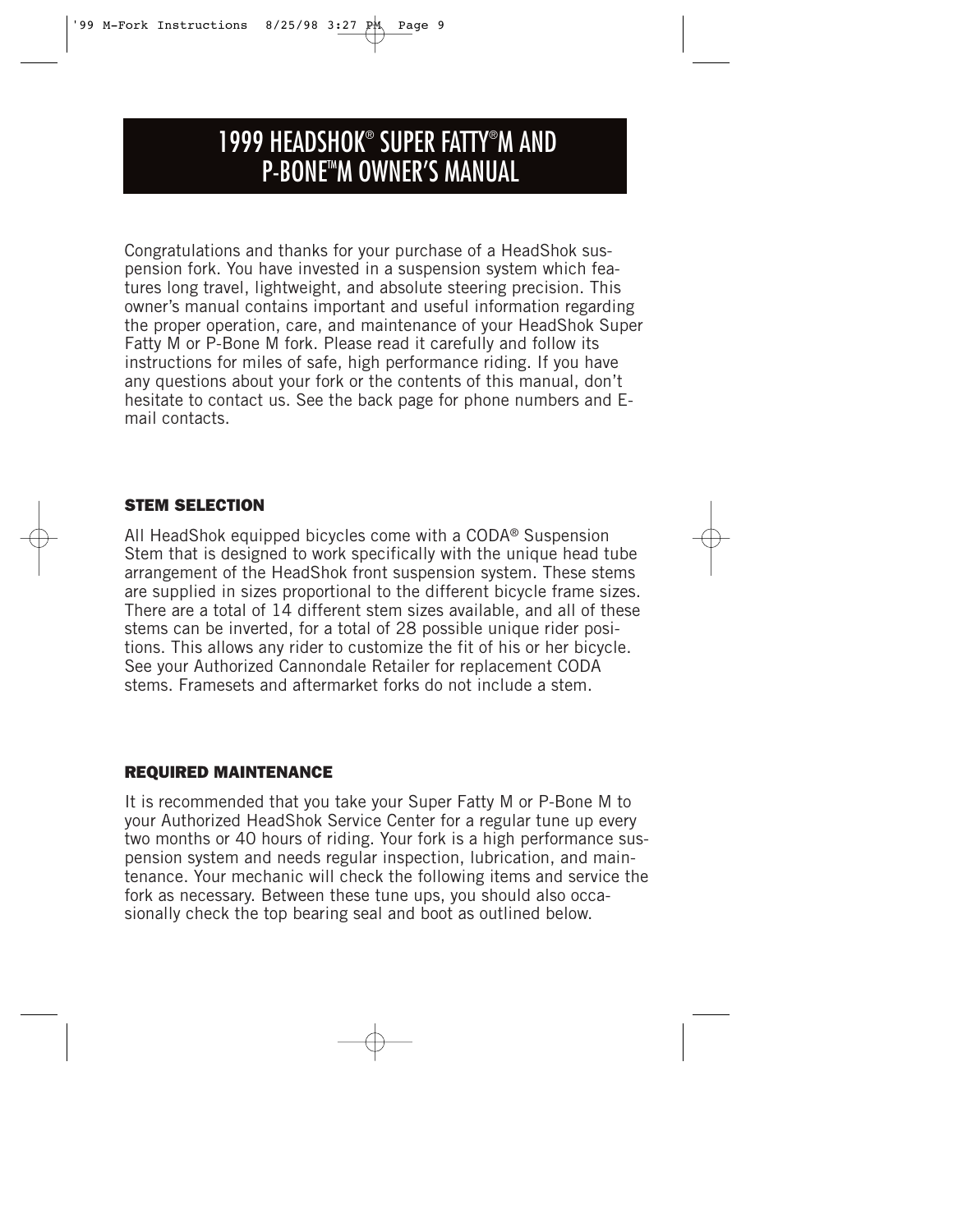## *WARNINGS:*

■ *Any HeadShok fork should be installed and adjusted by a qualified mechanic. Brakes must also be installed and adjusted by a qualified mechanic. (This applies to either cantilevertype or disc brakes.) If the brakes are improperly installed or misadjusted, the bicycle will not be safe to ride. Improper installation, service, or adjustment of the fork or brakes will place the rider in danger of serious injury or death.*

■ *Only use brakes designed to be mounted to existing cantilever bosses or disc brake mount on the fork. Do not attempt to add*  any brake mount or use any brake device that requires adapt*ing the fork's existing brake mounts. Altering or adapting existing brake mounts or installing new brake mounts will void the fork's warranty, and may result in structural failure of the fork. Structural failure of fork will result in loss of control of the bicycle, placing the rider in danger of serious injury or death.*

■ *If the suspension fork ever begins to make "knocking" or "klunking" noises, or if it ever shows an unexplained increase in travel, or looks like it is extended farther than it was originally, stop riding the bike and bring it to a HeadShok dealer for inspection. Possible indications of a problem are:*

- *\* An increase in the fork's extension or travel.*
- *\* A stretched-out fork boot (See below.)*
- *\* A stretched or strained front brake cable.*
- *\* "Knocking" or "klunking" noises coming from fork.*

*If any of the above symptoms manifest themselves and are ignored, the result could be a separation of the fork from the bicycle frame, leading to an accident with risk of serious injury to, or death of the rider.*

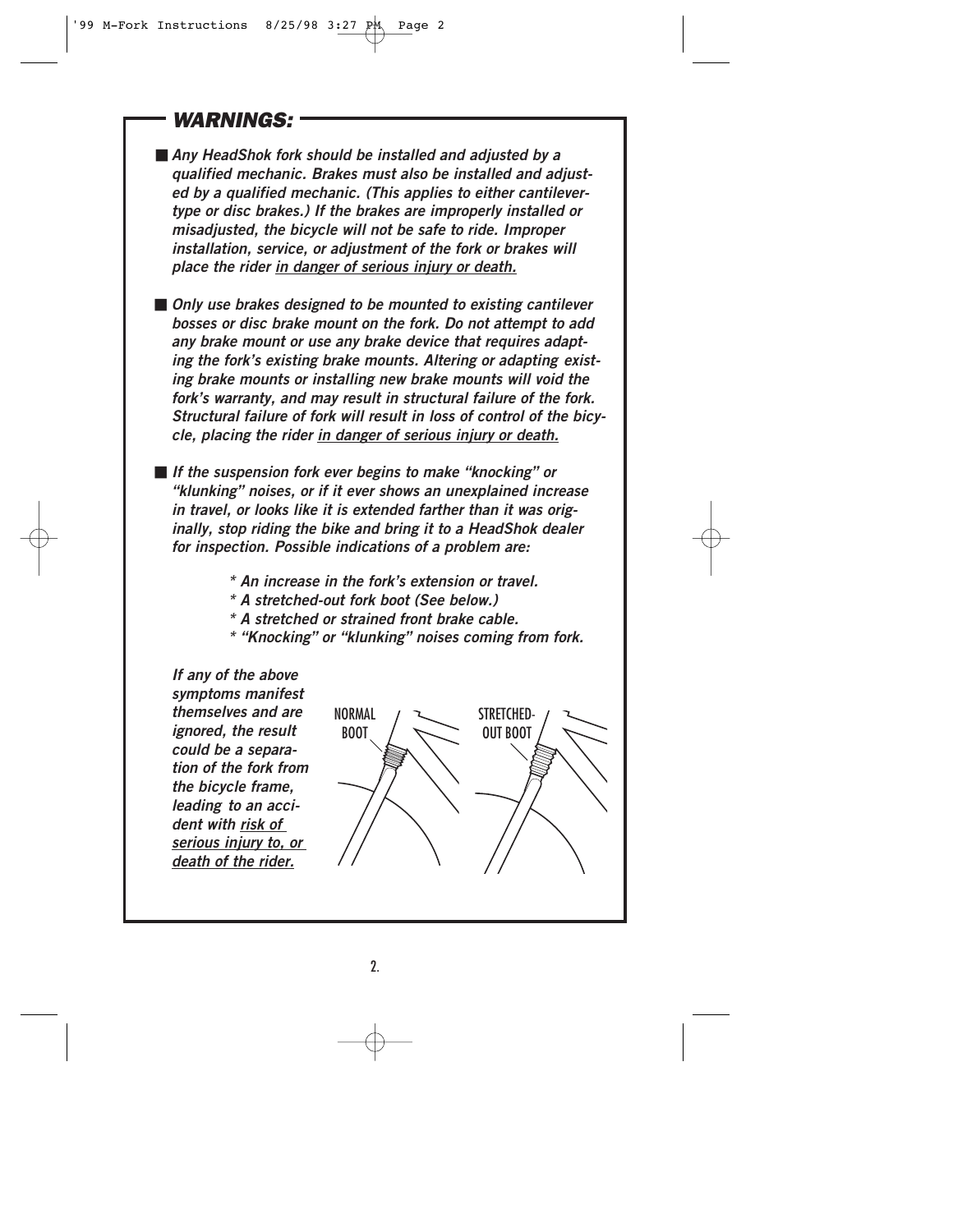#### HEADSET BEARINGS:

Every few rides, or every time the bicycle is exposed to water (rain, mud, or washing) a few drops of lightweight oil should be applied to the upper headset bearing seal (located just below the stem.) This seal must be kept lubricated, as it protects the headset cartridge bearings from contamination by water and dirt. Failure to keep headset bearing seal lubricated will result in premature bearing wear.

## SUSPENSION FORK BOOT:

Frequently inspect the rubber boot at the base of the headtube for tears or cuts which could allow contamination. If the boot is damaged in any way, it must be replaced immediately. Since boot replacement requires the suspension fork be removed from the frame, this job should be performed only by an experienced bicycle mechanic at an Authorized HeadShok Service Center. Damage to the HeadShok due to contamination by water or dirt will not be covered under warranty.

## NEEDLE BEARING LUBRICATION:

The needle bearings which provide the smooth travel of the suspension in the HeadShok fork should be lubricated every two months or 40 hours of riding. This procedure requires partial disassembly of the suspension fork, and therefore must be performed only by an experienced bicycle mechanic at an Authorized HeadShok Service Center.

#### *SUPER FATTY M*

The Super Fatty M suspension fork offers 80mm of travel with the HeadShok Advanced Spring System. This system uses a coil spring with a column of MicroCellular Urethane (MCU) running through its middle.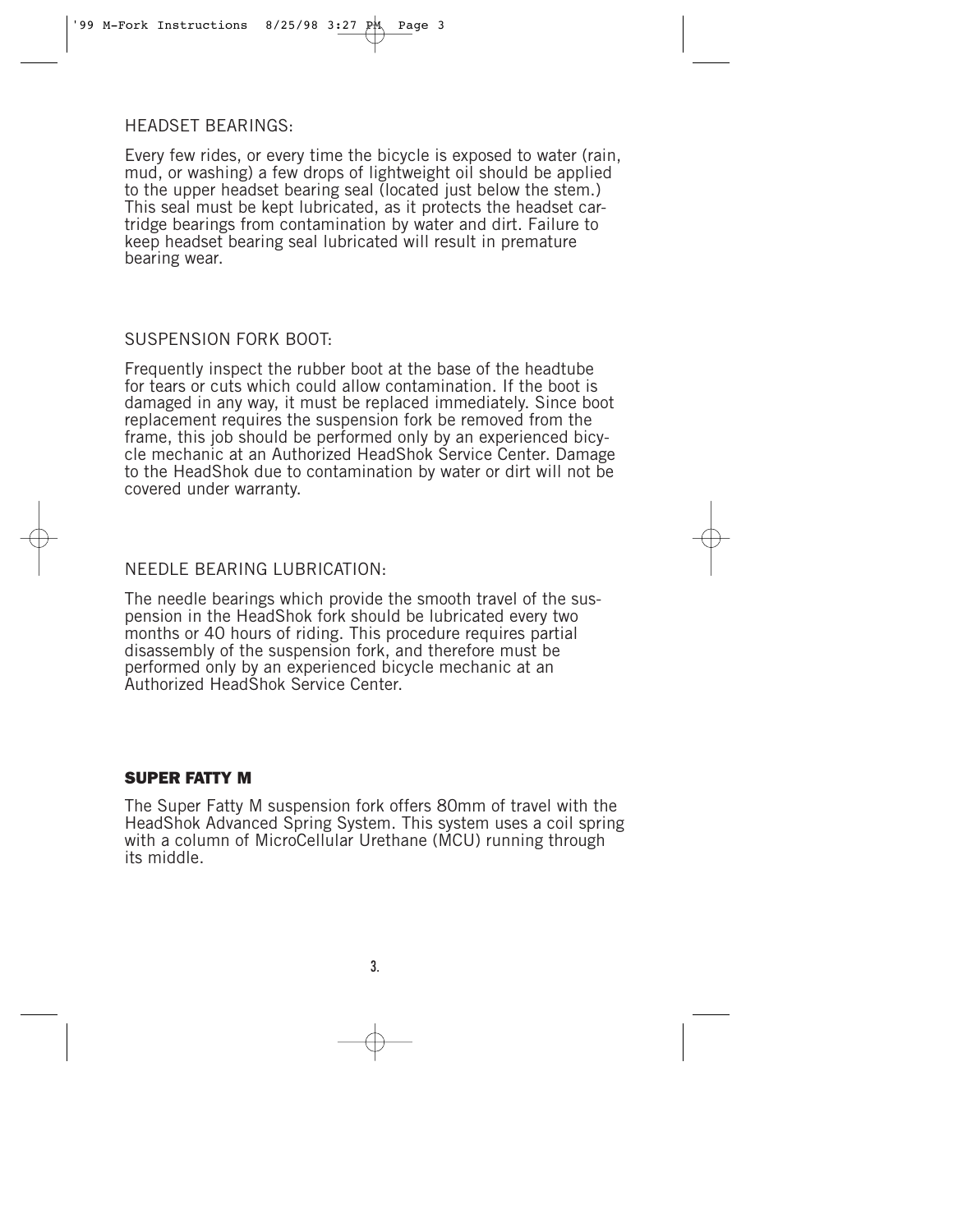## *P-BONE M*

The P-Bone M suspension fork utilizes the HeadShok Advanced Spring System to provide 60mm of suspension travel. This fork also uses the coil spring with a column of MicroCellular Urethane (MCU) running through its middle.

For both of these forks, there are three different coil springs available, allowing the fork to be customized to suit riders of different sizes. Refer to the tables below for information on which spring came with your bicycle, and recommendations for custom tuning your fork's spring. The springs are interchangeable, and are color coded by stiffness. Each of these springs also allow fine tuning by adjusting the preload.

| <b>BIKE SIZE</b>                                            | <b>COMES WITH</b> |
|-------------------------------------------------------------|-------------------|
| Small Green<br>Medium Blue<br>Large Blue<br>Extra Large Red |                   |

| <b>RIDER WEIGHT RANGE</b> | <b>RECOMMENDED SPRING</b> | <b>SPRING KIT CODE</b>      |
|---------------------------|---------------------------|-----------------------------|
| 150 lbs. or less          | Green                     | HD110/GRE for P-Bone M      |
|                           |                           | HD155/GRE for Super Fatty M |
| 140 - 200 lbs.            | <b>Blue</b>               | HD110/BLU for P-Bone M      |
|                           |                           | HD155/BLU for Super Fatty M |
| 180 lbs. or more.         | Red                       | HD110/RED for P-Bone M      |
|                           |                           | HD155/RED for Super Fatty M |

NOTE: All aftermarket HeadShok forks come with a Blue spring installed.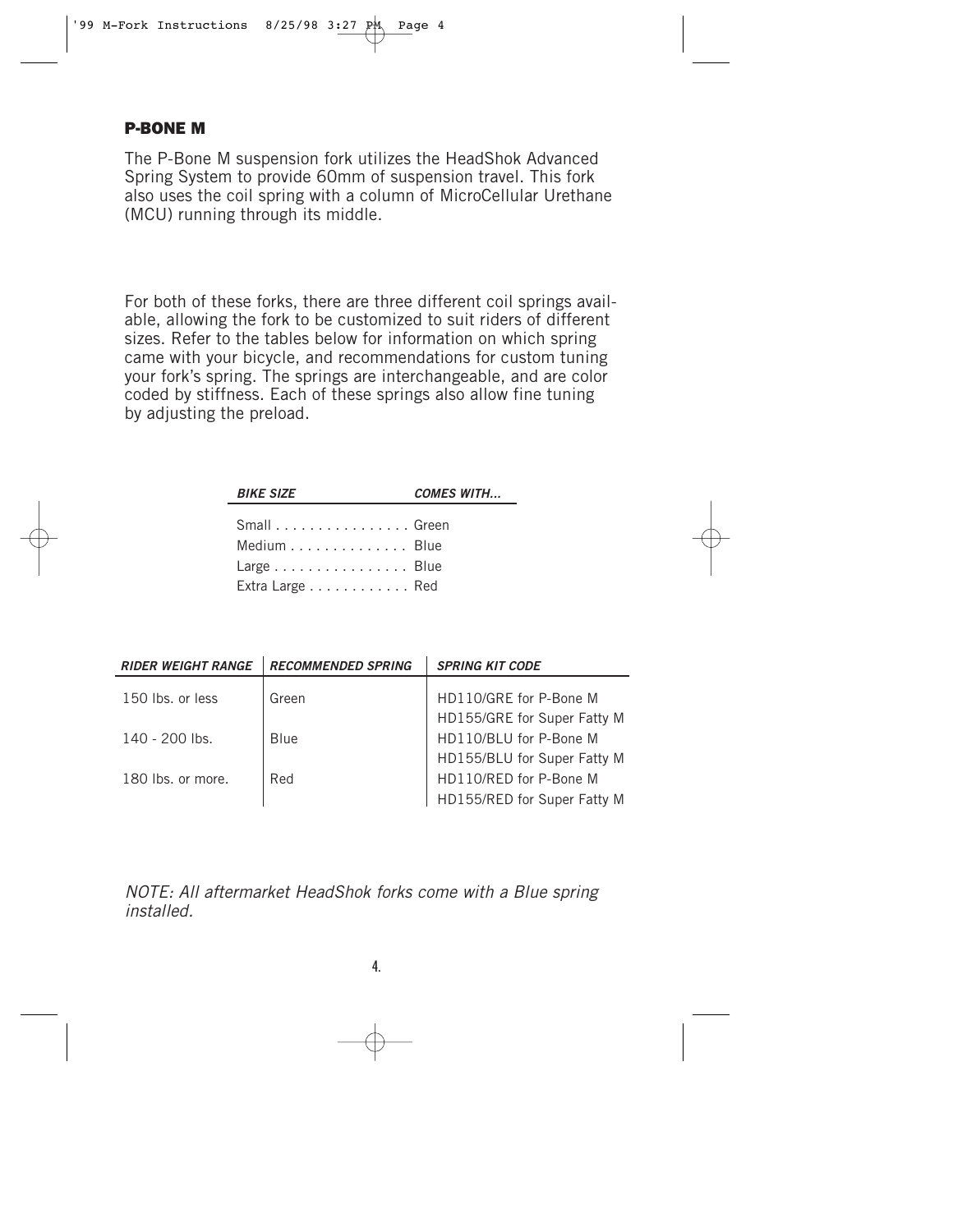#### *PRELOAD ADJUSTMENT*

Before the bike is ridden, the spring preload must be adjusted to suit the weight of the rider. If too much preload is applied, the suspension will be stiff and unresponsive; too little preload and the rider may feel some amount of "bouncing" while climbing or sprinting, and may tend to bottom out the shock (compress to the limit of its travel) on large bumps.

Beyond changing the coil spring in the Super Fatty M or P-Bone M forks, the spring preload can be fine-tuned to suit rider weight and riding style as follows:

1. Unscrew plastic mud cap from the top of the fork.

2. With the rider off of the bike, measure from the floor to the center of one end of the handlebar with the bicycle standing perfectly upright. Then position the rider on the bike in a seated, natural riding position. With only the rear brake applied, again measure the distance from the floor to the center of one end of the handlebar.

3. The difference in these two measurements is the preload sag. Most riders find the best suspension performance with about 1/8" sag compression. To change the amount of sag, insert a 4mm Allen wrench into the hole in the top of the fork. Turn the preload adjustment screw clockwise for greater pre-load (less sag compression) or counter-clockwise for less preload (more sag compression.) See Fig. 1. Note that Cannondale recommends running the Super Fatty M in the soft end of the adjustment range to allow more shock sag for full suspension use.

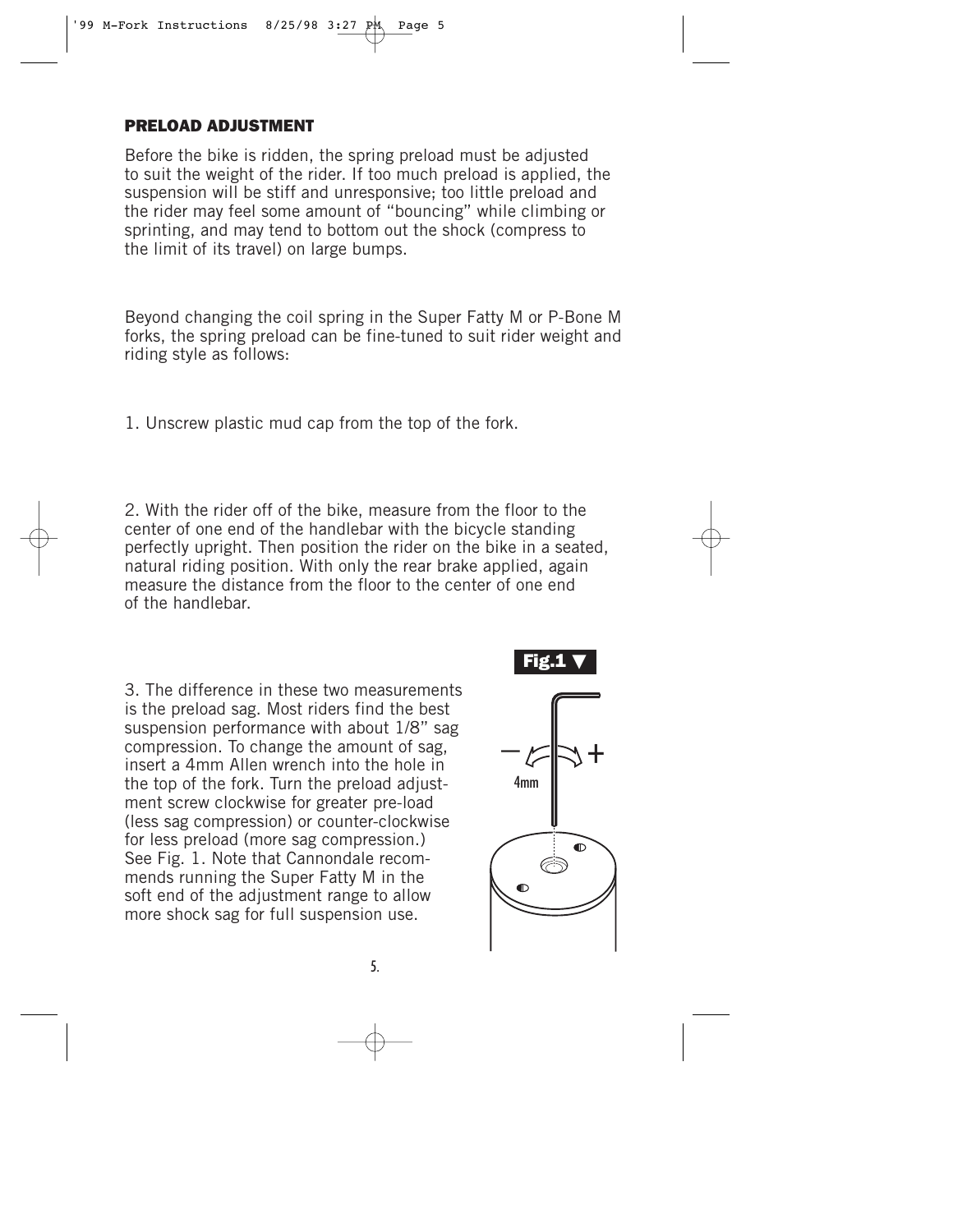4.When desired preload is set, replace mud cap.

NOTE: This procedure is to be used as a guideline only. We encourage riders to experiment with preload adjustment. Some prefer a stiffer suspension, some a softer, more compliant suspension. Replacement springs are available from your Authorized HeadShok Retailer.

## *DISC BRAKE MOUNT*

The mount on the left side dropout of the Super Fatty M fork is designed to fit a CODA Compact Disc Brake caliper. Other brands of disc brakes may also fit.

## *SUSPENSION UPGRADES AND OPTIONS*

The HeadShok is a modular cartridge system with several different suspension systems which may be installed in your HeadShok suspension fork. See your Authorized HeadShok retailer about different options currently available.

#### *MUD CAP*

The plastic mud cap atop the stem must be kept in place at all times. Never ride without the mud cap in place. The mud cap protects the inner workings of the suspension fork from water, dirt, and other contaminants that could damage the suspension fork. Any Damage resulting from riding with a missing mud cap will not be covered under warranty.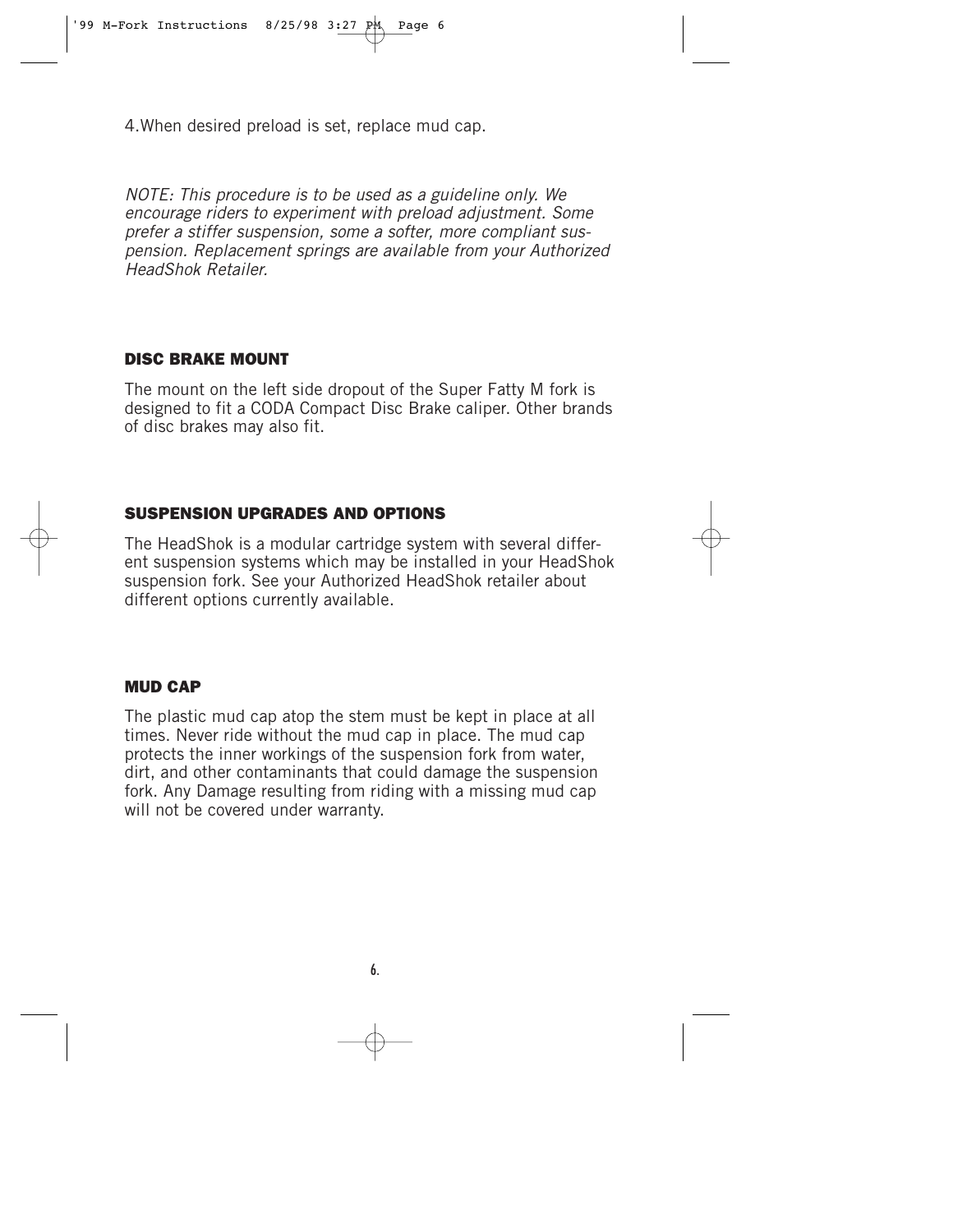| <b>SUPER FATTY M</b> SPECIFICATIONS |                                    |
|-------------------------------------|------------------------------------|
| Weight                              | 3.40 lbs.                          |
| <b>Steerer Tube</b>                 | HeadShok telescoping with          |
|                                     | 88 needle bearings                 |
| Travel                              | 80 <sub>mm</sub>                   |
| <b>Blades</b>                       | TIG-welded 6061-T6 aluminum,       |
|                                     | swaged and tapered with            |
|                                     | Disc Brake mount                   |
| Spring                              | Advanced Spring System, coil with  |
|                                     | nested MCU                         |
| Damper Cartridge                    | MC80 Mechanical with air damping   |
| Adjustments                         | Preload, spring rate               |
| Upgrades                            | DD80 cartridge with air spring and |
|                                     | On-The-Fly lockout                 |
|                                     | FT80 cartridge with air spring and |
|                                     | 4-circuit damping                  |
|                                     |                                    |

| <b>P-BONE M</b> SPECIFICATIONS |                                    |  |  |
|--------------------------------|------------------------------------|--|--|
| Weight                         | $3.25$ lbs.                        |  |  |
| Steerer Tube                   | HeadShok telescoping with          |  |  |
|                                | 88 needle bearings                 |  |  |
| <b>Travel</b>                  | 60mm                               |  |  |
| <b>Blades</b>                  | TIG-welded 6061-T6 aluminum        |  |  |
| Spring                         | Advanced Spring System, coil with  |  |  |
|                                | nested MCU                         |  |  |
| Damper Cartridge               | MC60 Mechanical with               |  |  |
|                                | air damping                        |  |  |
| Adjustments                    | Preload, spring weight             |  |  |
| Upgrades                       | DD60 cartridge with                |  |  |
|                                | On-The-Fly lockout                 |  |  |
|                                | FT70 cartridge with air spring and |  |  |
|                                | 4-circuit damping                  |  |  |
|                                | (will not increase travel)         |  |  |
|                                |                                    |  |  |